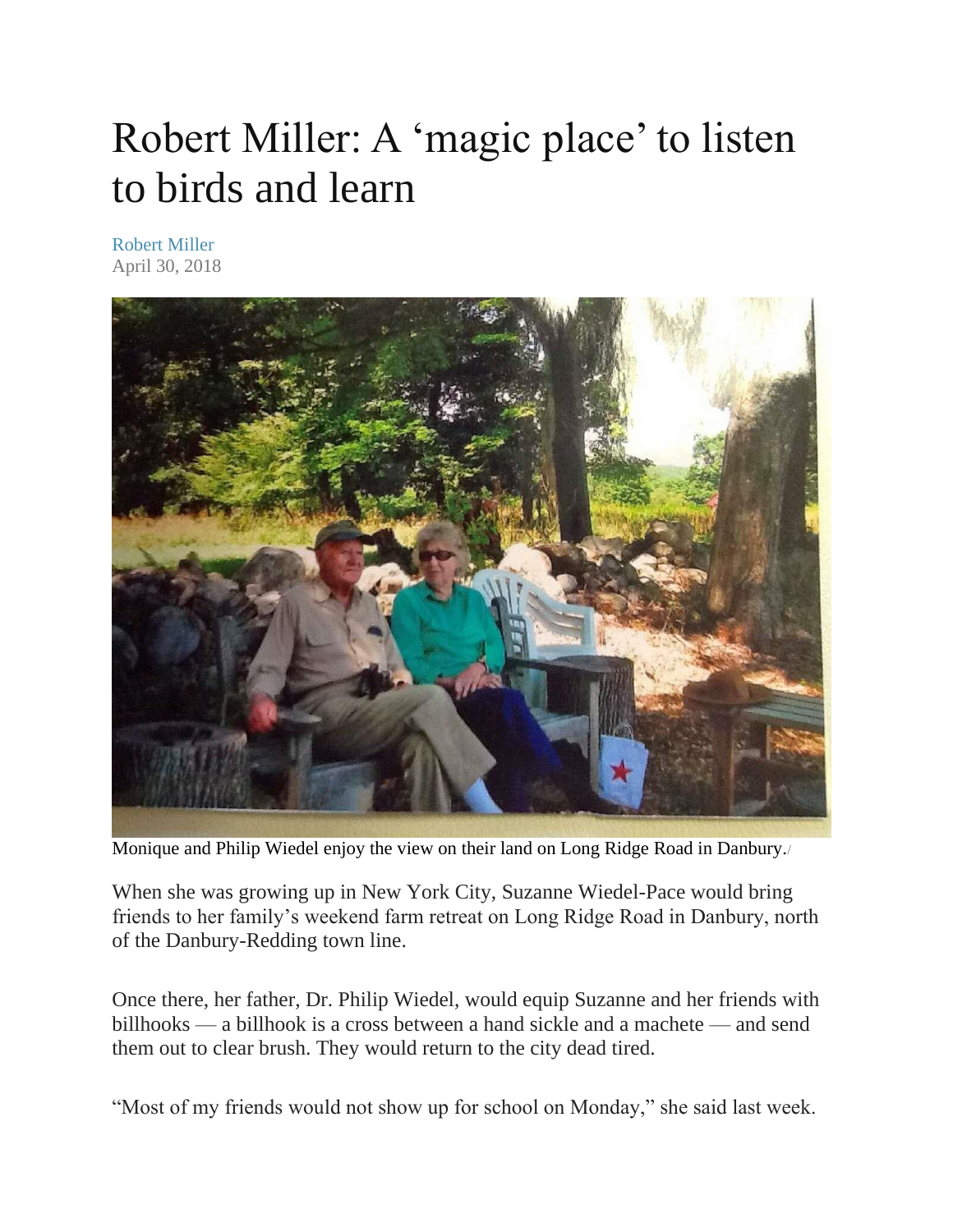But there were also long wildflower expeditions to find marsh marigolds and hepatica in the spring, fringed gentians in the fall. And there were times when Suzanne simply sat for hours on a rock outcropping in the meadow and listened to the world.



"It was a magic, magic place," she said.

That magic place — 65 acres of fields and woods — is now public land. The city of Danbury bought it this month for \$700,000, adding it to the block of open space that already exists along Long Ridge Road — largely because of the Wiedel family's efforts to preserve it.

Bill Montgomery, the former president of the Land Trust of Danbury — which merged with New Fairfield's land trust to become the Candlewood Valley Regional Land Trust — said the Wiedels had already given 108 acres of land to the trust.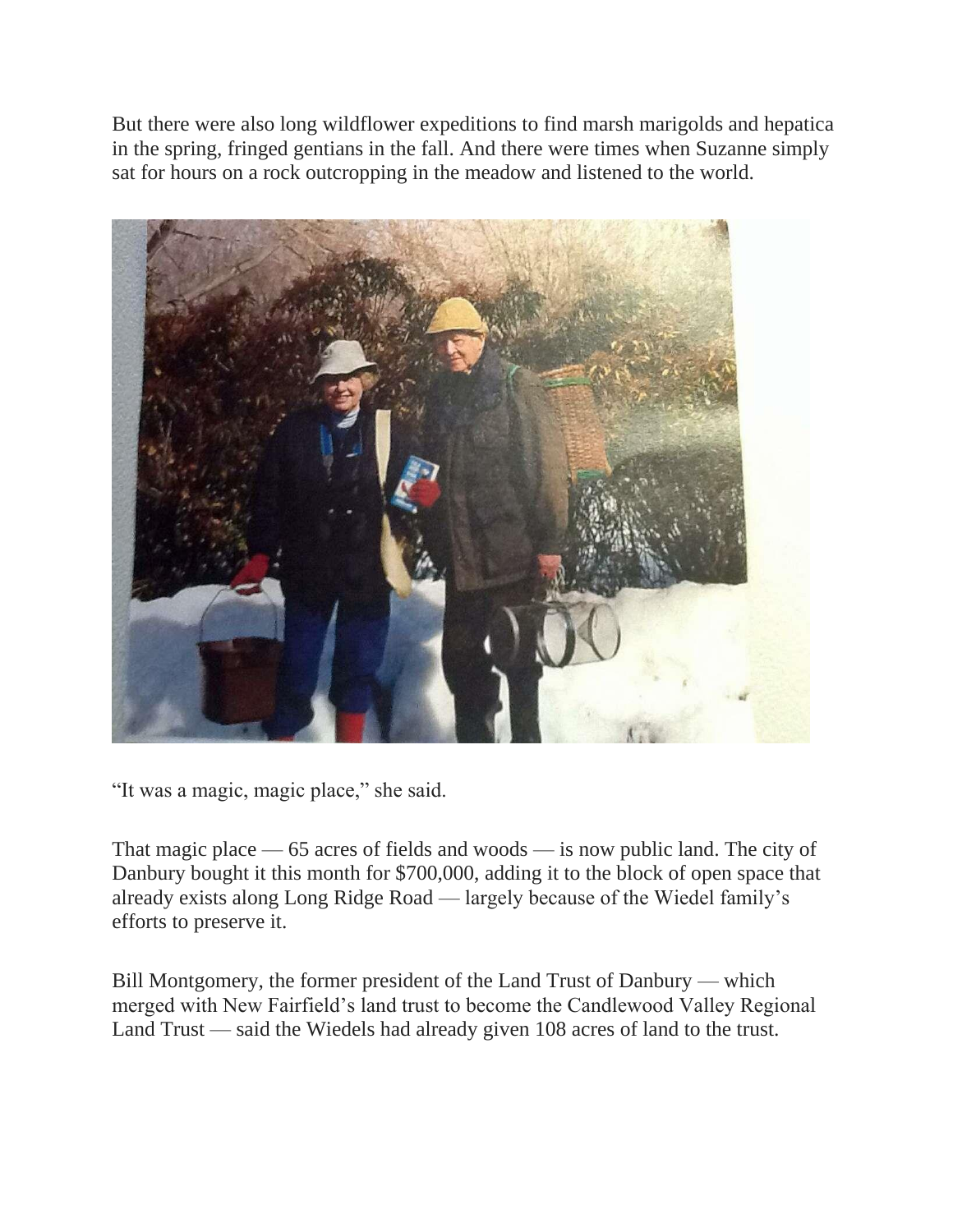Add to that 40 acres the Aquarion water company preserved as open space, and the 65 acres the city now owns, and there are more than 200 acres on Long Ridge Road preserved and connected.

"There are consistent ideas we have in land preservation," Montgomery said. "One is the size of the lot. In Montana, 65 acres isn't that big a piece of land. In Danbury, it  $is.$ "

"You also want to have the land contiguous with other open space," Montgomery said. "Here it is."

Jack Kozuchowski, the city's former environmental director, is now a volunteer on the Ives Trail Greenway, the 20-mile hiking trail that connects Danbury, Bethel, Redding and Ridgefield.

People who start the trail in Redding now must walk along Long Ridge Road for about a half-mile before rejoining the trail. Kozuchowski said acquisition of the new land means the trail can be relocated off the road onto open space.

"More importantly, it's a meadow," he said. "Meadows are a disappearing part of the landscape."

There are also two old wells on the land. Suzanne's mother, Monique Wiedel, wonders whether they were part of Redding's Revolutionary War encampment.

"We could look across the way to Gallows Hill," she said, referring to the Redding hillside where Gen. Israel Putnam hanged two Tory sympathizers in 1779.

Three generations of the Wiedel family have spent time on Long Ridge Road.

Monique's parents, Dr. Benjamin Watson, then head of obstetrics and gynecology at Columbia-Presbyterian Hospital in New York City, and Angelè Watson, an artist, were the first to buy a summer place there.

Monique, a sculptor, and Philip, a cardiac surgeon who died in 2009, came next, followed by their children.